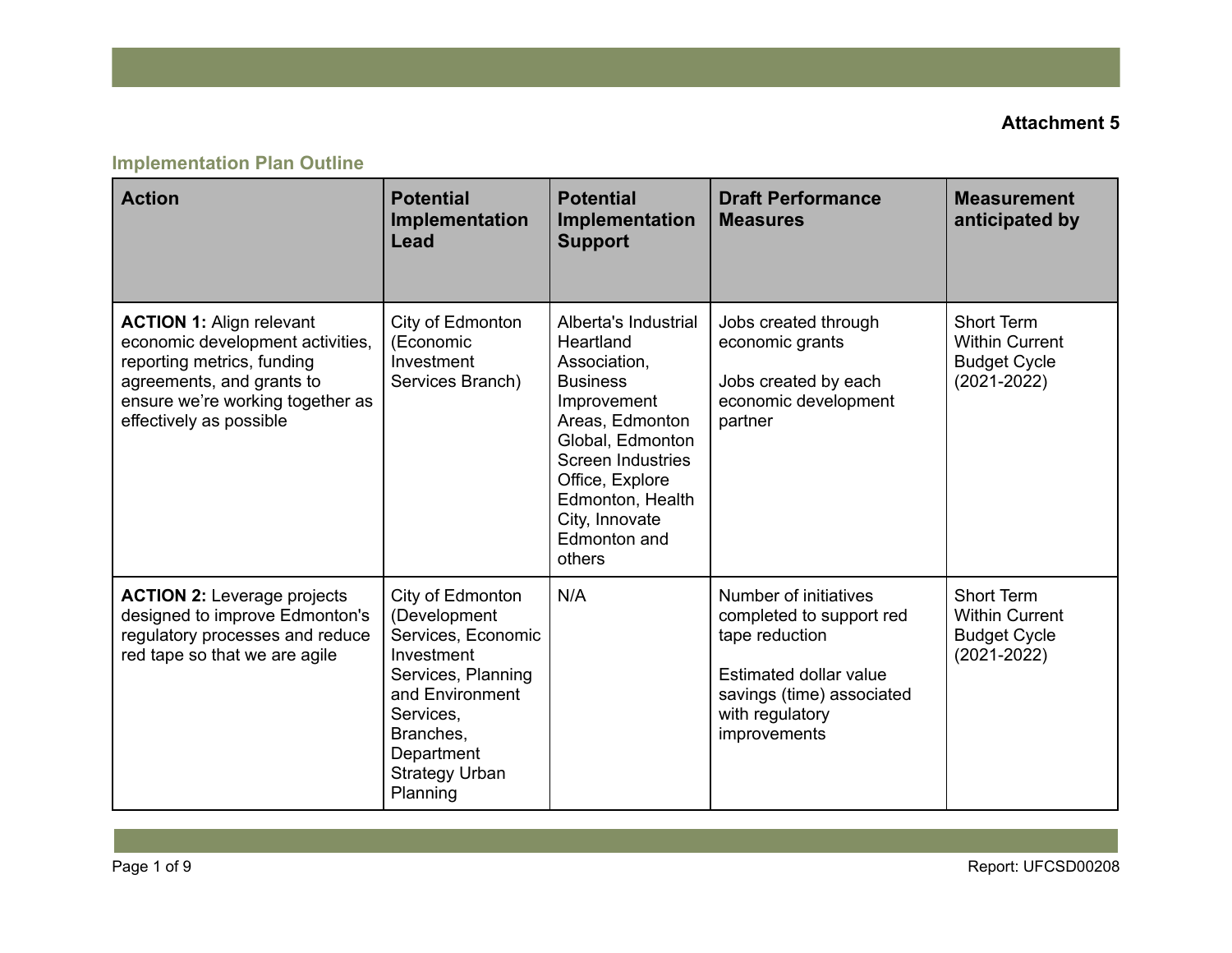|                                                                                                                                                                                    | & Economy<br>Section)                                                                                                               |                                                                                                                                                                                                                                    |                                                                                                                                                                                                                                       |                                                                               |
|------------------------------------------------------------------------------------------------------------------------------------------------------------------------------------|-------------------------------------------------------------------------------------------------------------------------------------|------------------------------------------------------------------------------------------------------------------------------------------------------------------------------------------------------------------------------------|---------------------------------------------------------------------------------------------------------------------------------------------------------------------------------------------------------------------------------------|-------------------------------------------------------------------------------|
| <b>ACTION 3: Support building</b><br>capacity and access to resources<br>for entrepreneurs from<br>marginalized communities, such<br>as racialized entrepreneurs, and<br>newcomers | City of Edmonton<br>(Economic<br>Investment<br>Services, Social<br>Development<br>Branches, Respect<br>in the Workplace<br>Section) | Alberta Women<br>Entrepreneurs,<br><b>Black Canadian</b><br>Women in Action,<br>Edmonton<br>Chamber of<br>Commerce,<br>Edmonton<br><b>Mennonite Centre</b><br>for Newcomers,<br>Health City,<br>Innovate<br>Edmonton and<br>others | Number of entrepreneurs<br>who identify with a<br>marginalized group<br>supported<br>(ConnectEdmonton)<br>Budget dollars allocated to<br>programs that include<br>support for entrepreneurs<br>from marginalized groups               | Short Term<br><b>Within Current</b><br><b>Budget Cycle</b><br>$(2021 - 2022)$ |
| <b>ACTION 4: Prioritize local and</b><br>equitable procurement through a<br>local procurement policy                                                                               | City of Edmonton<br>(Corporate<br>Procurement and<br><b>Supply Services</b><br>Branch)                                              | N/A                                                                                                                                                                                                                                | Number of contracts under<br>\$75K awarded to local<br>businesses<br>Dollars awarded to local<br>businesses through the<br>City's procurement<br>processes<br>Local employment created<br>through the City's<br>procurement processes | Short Term<br><b>Within Current</b><br><b>Budget Cycle</b><br>$(2021 - 2022)$ |
| <b>ACTION 5: Support projects</b><br>aimed to strengthen or eliminate<br>gaps within existing local supply                                                                         | City of Edmonton<br>(Economic<br>Investment                                                                                         | Edmonton<br>International<br>Airport, Edmonton                                                                                                                                                                                     | Number of businesses<br>reporting improved<br>distribution of their goods /                                                                                                                                                           | Medium Term<br>(2023-2026 Budget<br>Cycle)                                    |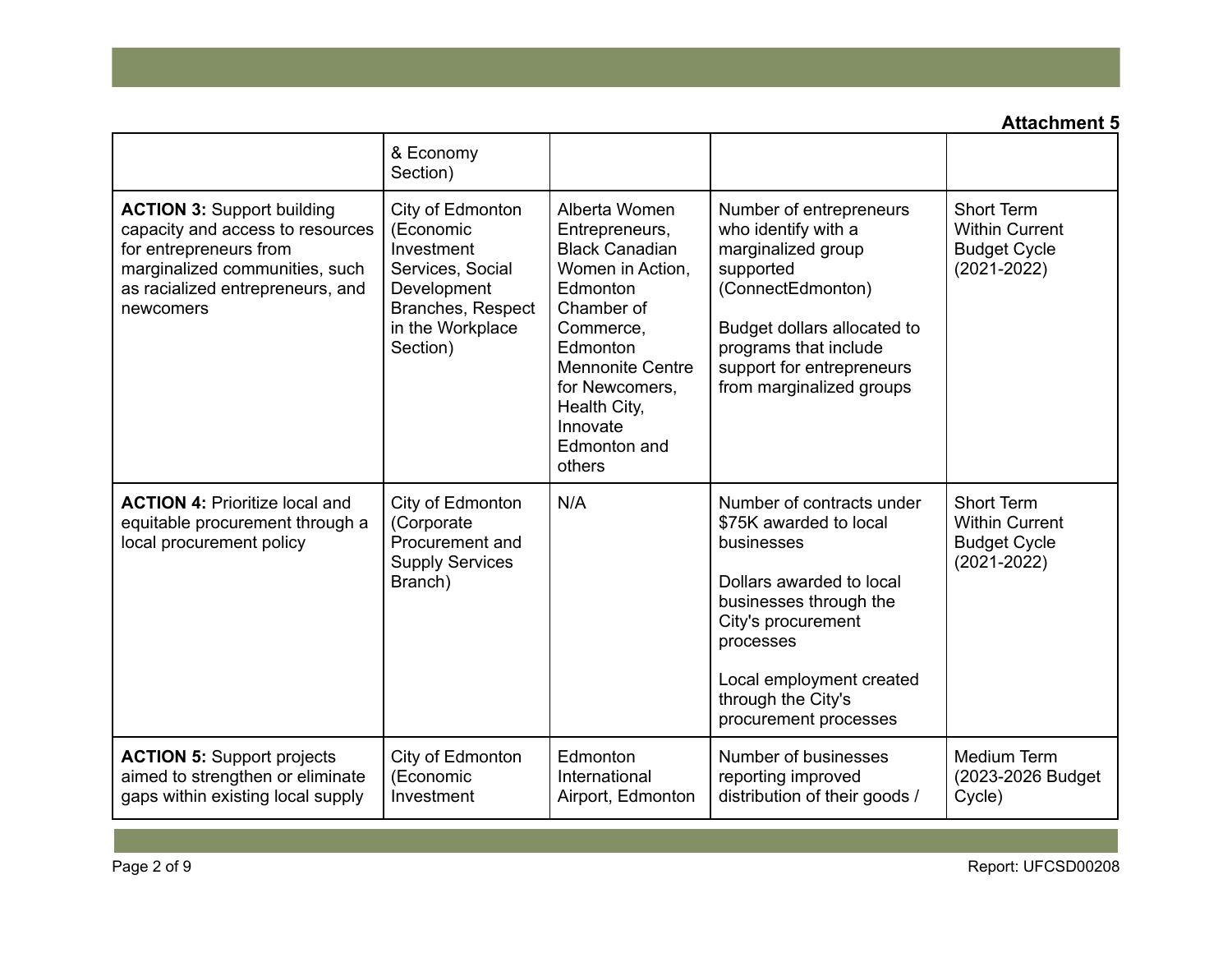| chain networks                                                                                                                                                                                                  | Services Branch)                                                                                                                     | <b>Screen Industries</b><br>Office, Innovate<br>Edmonton and<br>others                    | services (City Plan)                                                                                                                                                                                                   |                                                                                      |
|-----------------------------------------------------------------------------------------------------------------------------------------------------------------------------------------------------------------|--------------------------------------------------------------------------------------------------------------------------------------|-------------------------------------------------------------------------------------------|------------------------------------------------------------------------------------------------------------------------------------------------------------------------------------------------------------------------|--------------------------------------------------------------------------------------|
| <b>ACTION 6: Leverage</b><br>Edmonton's digital infrastructure,<br>including Open Data, fibre optic<br>network and the innovation<br>corridor, to link research,<br>educational and technology<br>organizations | City of Edmonton<br>(Economic<br>Investment<br>Services, Open<br>City and<br>Technology,<br>Reputation and<br><b>Brand Branches)</b> | Edmonton Global,<br>Innovate<br>Edmonton and<br>others                                    | Number of projects that<br>leverage open data<br>Number of research,<br>educational and tech<br>organizations leveraging<br>Edmonton's digital<br>infrastructure<br>Number of technology<br>startups (ConnectEdmonton) | Medium Term<br>(2023-2026 Budget<br>Cycle)                                           |
| <b>ACTION 7: Align outstanding</b><br>Industrial Action Plan actions to<br>other work currently occurring,<br>and prioritize key outstanding<br>activities related to funding tools                             | City of Edmonton<br>(Assessment and<br>Taxation, Economic<br>Investment<br>Services, Financial<br>Services Branches)                 | Alberta's Industrial<br>Heartland<br>Association,<br><b>Edmonton Global</b><br>and others | Value and number of<br><b>Industrial Building Permits</b><br>(The City Plan)<br><b>Employment in Edmonton's</b><br>industrial areas                                                                                    | <b>Short Term</b><br><b>Within Current</b><br><b>Budget Cycle</b><br>$(2021 - 2022)$ |
| <b>ACTION 8: Clearly identify</b><br>economic development<br>outcomes in City Capital Budget<br>requests                                                                                                        | City of Edmonton<br>(Economic<br>Investment<br>Services, Financial<br>Services, Planning<br>and Environment<br>Services Branches)    | N/A                                                                                       | Number of initiatives (and<br>dollar value) identified<br>through economic<br>development lens<br><b>Employment created</b><br>through capital investments                                                             | Short Term<br><b>Within Current</b><br><b>Budget Cycle</b><br>$(2021 - 2022)$        |
| <b>ACTION 9: Create a</b><br>development strategy for the new                                                                                                                                                   | City of Edmonton<br>(Economic                                                                                                        | Edmonton<br>International                                                                 | Value of building permits in<br>the new non-residential                                                                                                                                                                | Long Term<br>(2027-2030 budget                                                       |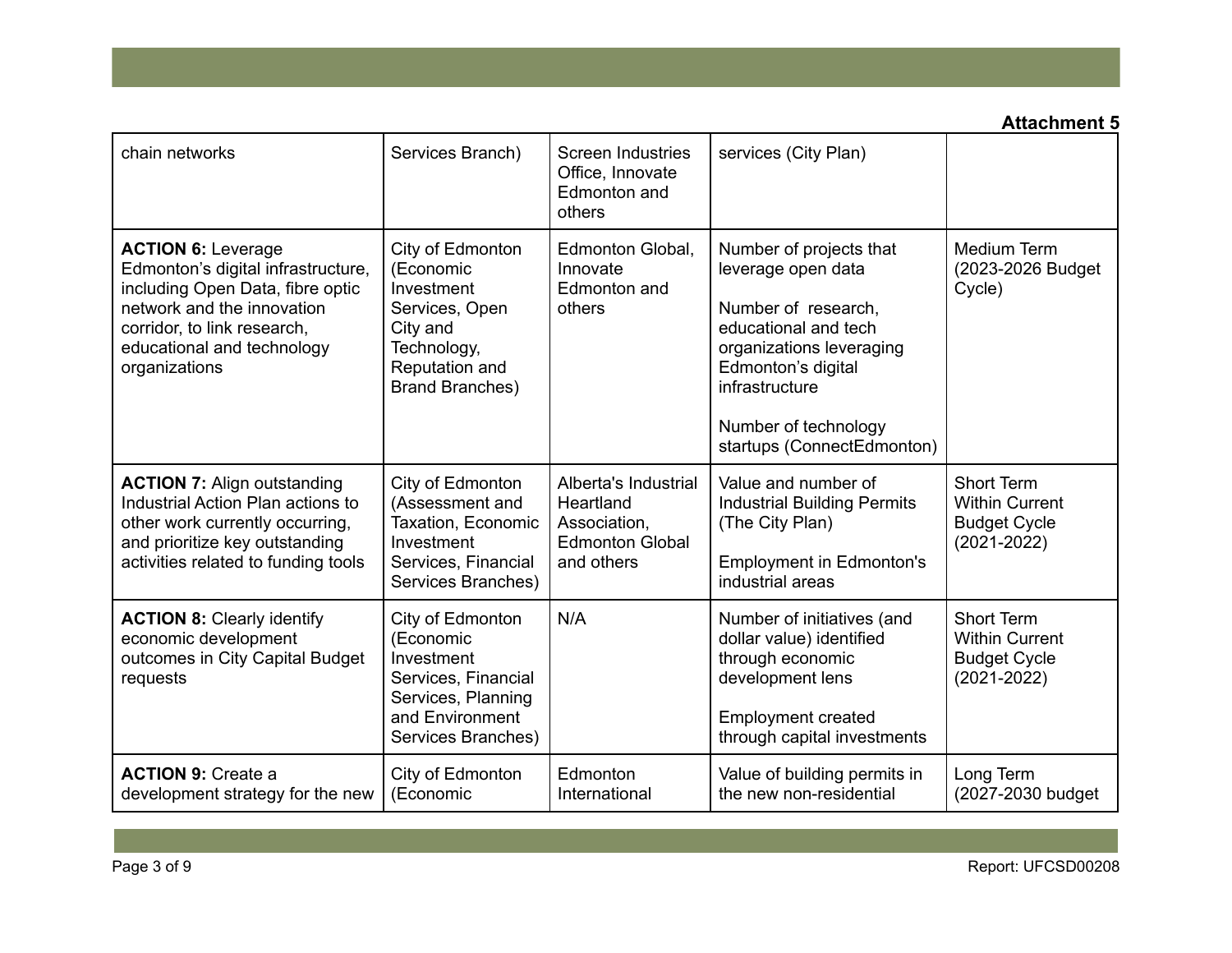| non-residential lands adjacent to<br>the Edmonton International<br>Airport                                                                             | Investment<br>Services, Planning<br>and<br>Environment<br>Services Branches)                                                                                                                                                             | Airport and others                                 | lands adjacent to EIA (The<br>City Plan)<br>Employment created in the<br>new non-residential lands<br>adjacent to EIA                                                                                                                                                                                                           | cycle)                                                                        |
|--------------------------------------------------------------------------------------------------------------------------------------------------------|------------------------------------------------------------------------------------------------------------------------------------------------------------------------------------------------------------------------------------------|----------------------------------------------------|---------------------------------------------------------------------------------------------------------------------------------------------------------------------------------------------------------------------------------------------------------------------------------------------------------------------------------|-------------------------------------------------------------------------------|
| <b>ACTION 10: Develop tools and</b><br>strategies to attract commercial,<br>residential and mixed-use<br>development in nodes and<br>corridors         | City of Edmonton<br>(Building Great<br>Neighbourhoods,<br>Development<br>Services, Economic<br>Investment<br>Services,<br>Infrastructure<br>Planning and<br>Design, Planning<br>and<br>Environment<br>Services, Real<br>Estate Branches) | <b>Business</b><br>Improvement<br>Areas and others | Number of businesses within<br>nodes and corridors (The<br>City Plan)<br>Value of commercial,<br>residential and mixed-use<br>investment in nodes and<br>corridors (or value of<br>building permits) (The City<br>Plan)<br><b>Employment created</b><br>through development grants<br>in nodes and corridors (The<br>City Plan) | Long Term<br>(2027-2030 budget<br>cycle)                                      |
| <b>ACTION 11: Support enhanced</b><br>experiences by encouraging<br>opportunities for low impact<br>businesses to operate in parks<br>and public space | City of Edmonton<br>(City Planning,<br>Community and<br>Recreation<br>Facilities,<br>Development<br>Services, Economic<br>Investment<br>Services, Real<br>Estate, Reputation<br>and Brand                                                | <b>Explore Edmonton</b>                            | Number of businesses<br>operating in public spaces<br>Employment associated with<br>businesses in parks and<br>public spaces                                                                                                                                                                                                    | Short Term<br><b>Within Current</b><br><b>Budget Cycle</b><br>$(2021 - 2022)$ |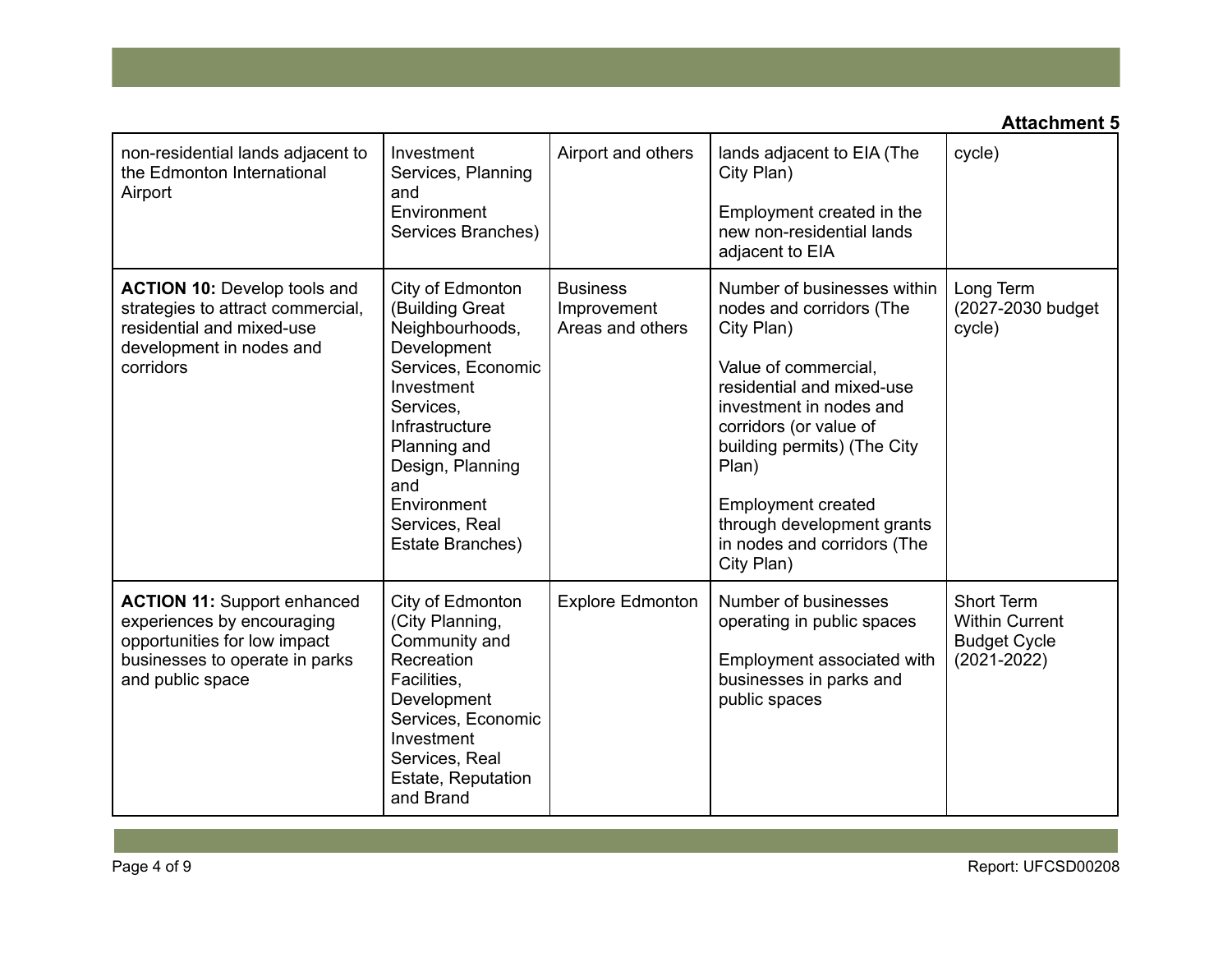|                                                                                                    | Branches)                                                                                                                         |                                                                                |                                                                                                                                                                                                                                                                                                                              |                                                                               |
|----------------------------------------------------------------------------------------------------|-----------------------------------------------------------------------------------------------------------------------------------|--------------------------------------------------------------------------------|------------------------------------------------------------------------------------------------------------------------------------------------------------------------------------------------------------------------------------------------------------------------------------------------------------------------------|-------------------------------------------------------------------------------|
| <b>ACTION 12: Develop tools to</b><br>facilitate growth in green<br>economic sectors               | City of Edmonton<br>(Economic<br>Investment<br>Services, Planning<br>and Environment<br>Services, Financial<br>Services Branches) | N/A                                                                            | Employment created in<br>green economic sectors<br>Number of new businesses<br>that have adopted<br>sustainable development<br>goals                                                                                                                                                                                         | Long Term<br>(2027-2030 budget<br>cycle)                                      |
| <b>ACTION 13: Work together to</b><br>support emerging<br>made-in-Edmonton technology<br>solutions | City of Edmonton<br>(Economic<br>Investment<br>Services, Open<br>City and<br>Technology<br>Branches)                              | Edmonton Global,<br>Innovate<br>Edmonton and<br>others                         | Number of patents assigned<br>in Edmonton region<br>Employment in Innovation<br>Corridor (The City Plan)<br><b>Employment in Edmonton's</b><br>Information and<br><b>Communication Technology</b><br>sector<br>Number of businesses in the<br>Information and<br><b>Communication Technology</b><br>sector (ConnectEdmonton) | Short Term<br><b>Within Current</b><br><b>Budget Cycle</b><br>$(2021 - 2022)$ |
| <b>ACTION 14: Support emerging</b><br>off-shoots of the energy sector                              | City of Edmonton<br>(Economic<br>Investment<br>Services, Planning<br>and Environment<br>Services Branches)                        | Alberta's Industrial<br>Heartland<br>Association and<br><b>Edmonton Global</b> | Employment in off-shoots of<br>the energy sector<br>Contribution of energy<br>sector off-shoots to<br><b>Edmonton CMA Gross</b><br><b>Domestic Product</b><br>(ConnectEdmonton)                                                                                                                                              | <b>Medium Term</b><br>(2023-2026 Budget<br>Cycle)                             |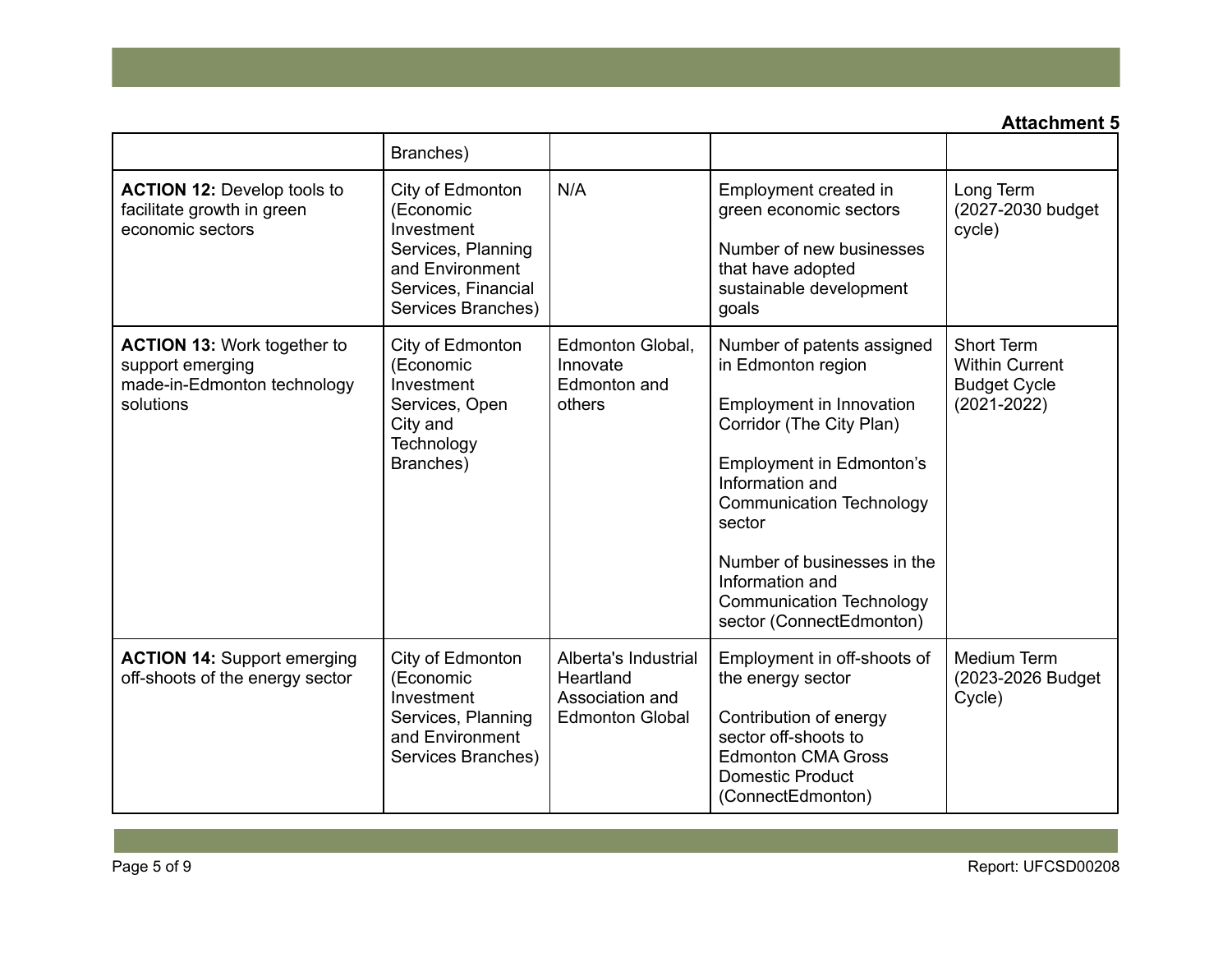| <b>ACTION 15: Advance a</b><br>coordinated approach to growing<br>the local food economy                                                                                        | City of Edmonton<br>(Economic<br>Investment<br>Services Branch)                            | <b>Edmonton Food</b><br>Council, Edmonton<br>Global, Edmonton<br>Metropolitan<br>Region Board,<br>Explore<br>Edmonton, NAIT<br>and others | Number of businesses<br>considered part of the food<br>sector (ConnectEdmonton)<br>Employment in the food<br>sector including: agriculture,<br>food manufacturing,<br>beverage manufacturing,<br>food retail and food services                  | Short Term<br><b>Within Current</b><br><b>Budget Cycle</b><br>$(2021 - 2022)$        |
|---------------------------------------------------------------------------------------------------------------------------------------------------------------------------------|--------------------------------------------------------------------------------------------|-------------------------------------------------------------------------------------------------------------------------------------------|-------------------------------------------------------------------------------------------------------------------------------------------------------------------------------------------------------------------------------------------------|--------------------------------------------------------------------------------------|
| <b>ACTION 16: Develop</b><br>Edmonton's competitive<br>advantages as an international<br>logistics hub and hub to Northern<br>Alberta, the North West<br>Territories and beyond | City of Edmonton<br>(Economic<br>Investment<br>Services Branch)                            | Edmonton<br>International<br>Airport, Edmonton<br>Metropolitan<br>Region Board and<br>others                                              | Employment in the<br>Transportation and<br>Warehousing industry (The<br>City Plan)<br>Number of inbound and<br>outbound flights at EIA<br>Railway carloadings/freight<br>loadings<br>Volume of trucks on main<br>Edmonton connector<br>roadways | Short Term<br><b>Within Current</b><br><b>Budget Cycle</b><br>$(2021 - 2022)$        |
| <b>ACTION 17: Promote affordable.</b><br>accessible, high-quality, and<br>inclusive early learning and child<br>care.                                                           | City of Edmonton<br>(Department<br><b>Strategy Urban</b><br>Planning &<br>Economy Section) | Edmonton<br>Chamber of<br>Commerce,<br>EndPovertyEdmon<br>ton and others.                                                                 | Number of women<br>participating in the workforce<br>Number of licensed full-day<br>early learning and care<br>spaces                                                                                                                           | <b>Short Term</b><br><b>Within Current</b><br><b>Budget Cycle</b><br>$(2021 - 2022)$ |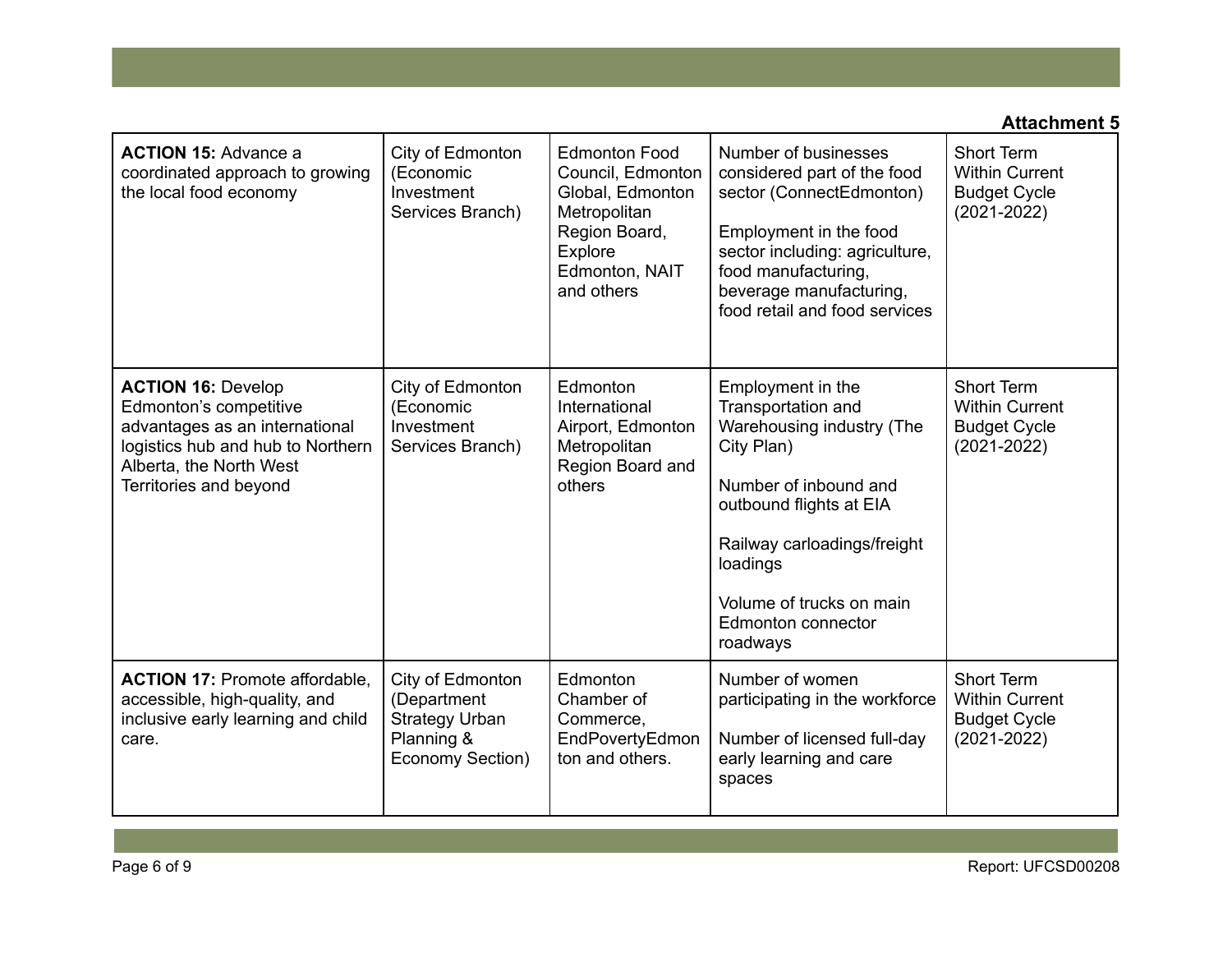|                                                                                                                                                                                                                                                                                           |                                                                                                                                         |                                                                                                     | Cost of child care (cost per<br>child)                                                                                                                                                                                                     |                                                                               |
|-------------------------------------------------------------------------------------------------------------------------------------------------------------------------------------------------------------------------------------------------------------------------------------------|-----------------------------------------------------------------------------------------------------------------------------------------|-----------------------------------------------------------------------------------------------------|--------------------------------------------------------------------------------------------------------------------------------------------------------------------------------------------------------------------------------------------|-------------------------------------------------------------------------------|
| <b>ACTION 18: Develop an</b><br>integrated Investment Intake,<br><b>Business Retention &amp; Expansion</b><br>and Aftercare Program that<br>supports Edmonton Global and<br>others' efforts to attract foreign<br>direct investment as well as<br>existing and new Edmonton<br>businesses | City of Edmonton<br>(Development<br>Services, Economic<br>Investment<br>Services, Service<br>Innovation and<br>Performance<br>Branches) | Edmonton Global,<br>Innovate<br>Edmonton and<br>others                                              | Number of clients using the<br>program<br>Satisfaction survey results of<br>clients using programs<br>Percentage of respondents<br>across Canada that identify<br>Edmonton as a place to live,<br>visit and invest in<br>(ConnectEdmonton) | Short Term<br><b>Within Current</b><br><b>Budget Cycle</b><br>$(2021 - 2022)$ |
| <b>ACTION 19: Develop and</b><br>implement an integrated place<br>brand strategy                                                                                                                                                                                                          | City of Edmonton<br>(Reputation and<br>Brand Branch)                                                                                    | Edmonton Global,<br>Explore<br>Edmonton,<br>Innovate<br>Edmonton,<br>post-secondaries<br>and others | Percentage of respondents<br>across Canada that identify<br>Edmonton as a place to live,<br>visit and invest in<br>(ConnectEdmonton)                                                                                                       | Short Term<br><b>Within Current</b><br><b>Budget Cycle</b><br>$(2021 - 2022)$ |
| <b>ACTION 20: Promote and</b><br>support academic programs that<br>advance the local economy                                                                                                                                                                                              | City of Edmonton<br>(External and<br>Intergovernmental<br>Relations,                                                                    | Innovate<br>Edmonton,<br>post-secondaries<br>including                                              | Retention of Edmonton<br>post-secondary institution<br>graduates<br>(ConnectEdmonton)                                                                                                                                                      | <b>Medium Term</b><br>(2023-2026 Budget<br>Cycle)                             |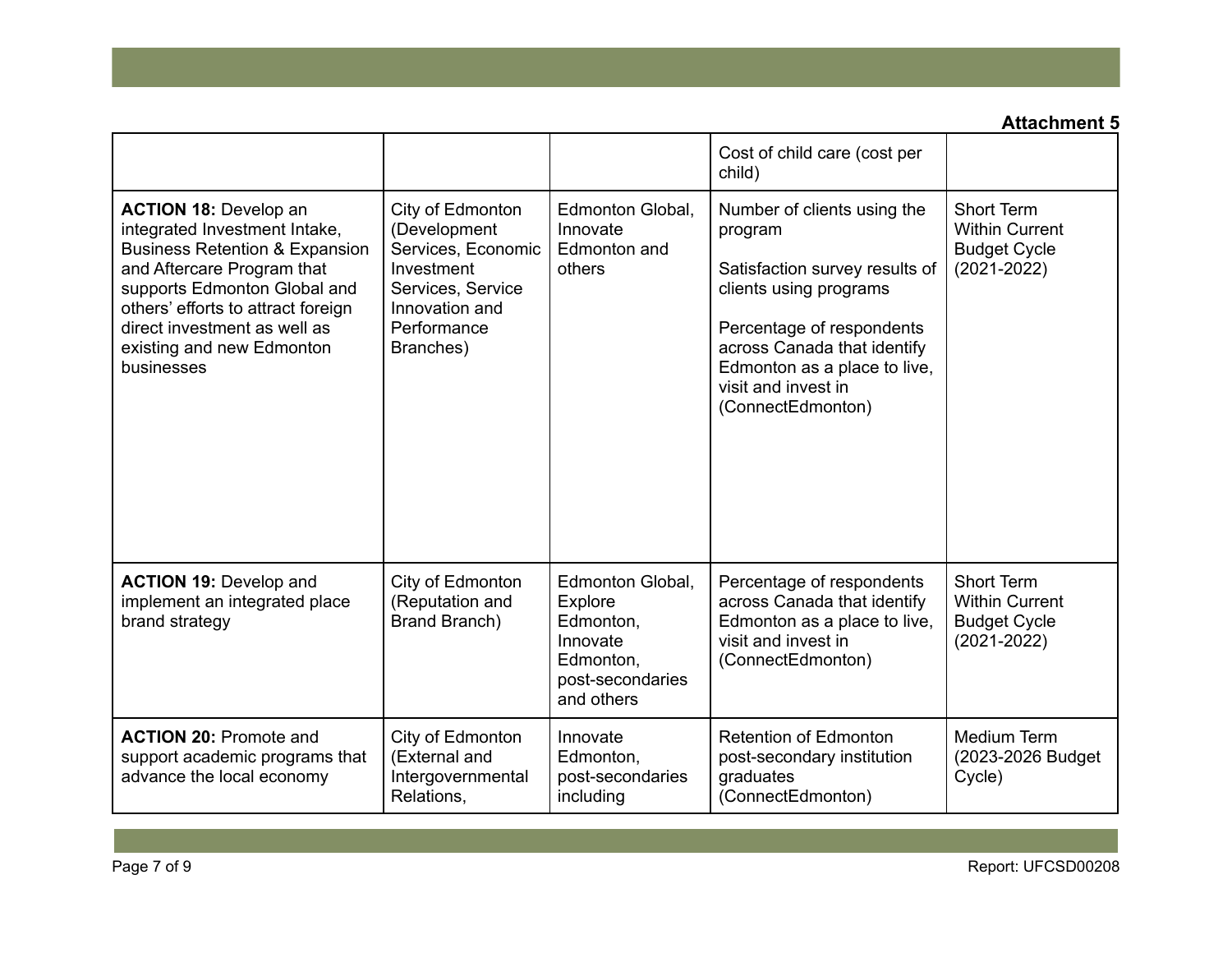|                                                                                                                                                                                                    | Economic<br>Investment<br>Services Branches)                                                                                                                 | Concordia<br>University of<br>Edmonton,<br>MacEwan<br>University, NAIT,<br>NorQuest College,<br>The King's<br>University,<br>University of<br>Alberta and others                                          |                                                                                           |                                                                               |
|----------------------------------------------------------------------------------------------------------------------------------------------------------------------------------------------------|--------------------------------------------------------------------------------------------------------------------------------------------------------------|-----------------------------------------------------------------------------------------------------------------------------------------------------------------------------------------------------------|-------------------------------------------------------------------------------------------|-------------------------------------------------------------------------------|
| <b>ACTION 21: Expand on existing</b><br>relationships with the City's<br>Indigenous memoranda partners<br>by improving supports for<br>economic development<br>opportunities                       | City of Edmonton<br>(Economic<br>Investment<br>Services, Social<br>Development,<br><b>External and</b><br>Intergovernmental<br><b>Relations</b><br>Branches) | Confederacy of<br><b>Treaty Six First</b><br>Nations, Enoch<br>Cree Nation, the<br>Metis Nation of<br>Alberta, and First<br>Nations initiating<br>development of<br>urban reserves (or<br>economic zones) | Number of community<br>economic development<br>initiatives collaborated on by<br>partners | Short Term<br><b>Within Current</b><br><b>Budget Cycle</b><br>$(2021 - 2022)$ |
| <b>ACTION 22: Coordinate with our</b><br>regional partners to ensure<br>seamless integration and reduce<br>barriers for businesses and<br>entrepreneurs that work across<br>multiple jurisdictions | City of Edmonton<br>(Development<br>Services, Economic<br>Investment<br>Services, Planning<br>and Environment<br>Services Branches)                          | Edmonton Global,<br>Edmonton<br>Metropolitan<br>Region Board and<br>others                                                                                                                                | Employment within the<br><b>Edmonton Metro Region</b><br>(ConnectEdmonton)                | <b>Medium Term</b><br>(2023-2026 Budget<br>Cycle)                             |
| <b>ACTION 23: Advance</b><br>collaborative Shared Investment                                                                                                                                       | City of Edmonton<br>(Economic                                                                                                                                | Edmonton Global,<br>Edmonton and                                                                                                                                                                          | Number of shared<br>investments / Memorandum                                              | <b>Medium Term</b><br>(2023-2026 Budget)                                      |